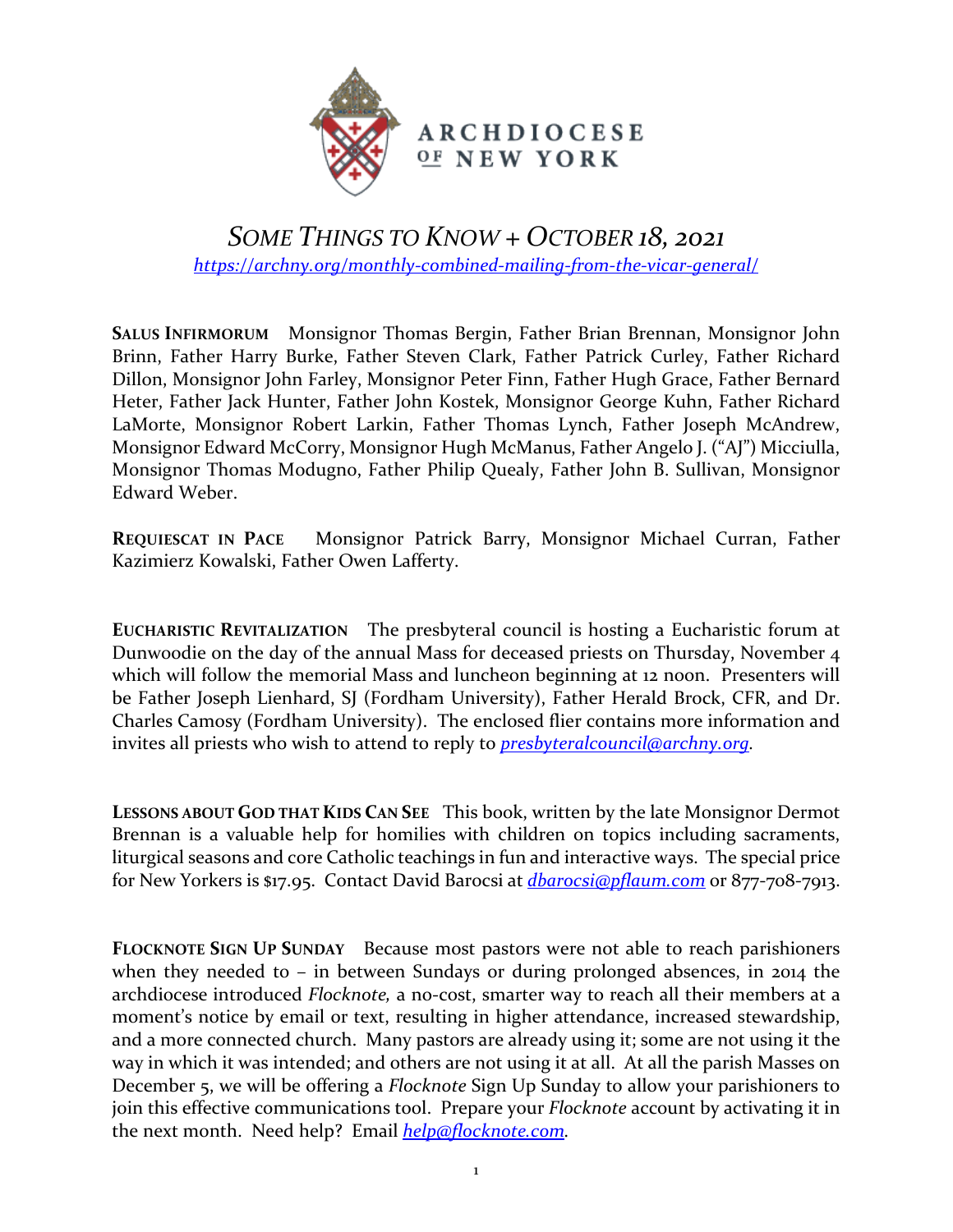**FITNESS TRAINING FOR RETIRED LAW ENFORCEMENT PERSONNEL** As part of our ongoing efforts to ensure the safety and well-being of our clergy, parish staff, and communities, Cardinal Dolan, in December 2019 permitted all parishes to utilize the involvement of retired law enforcement officers as the armed component of the parish/school safety committee with the conditions that all retired law enforcement officers must possess a current New York Law Enforcement Officers Safety Act (HR 218 LEOSA) certificate issued by a New York state-certified police firearms instructor confirming their fitness to carry and utilize firearms. Possession of a current certificate is a pre-requisite for retired law enforcement personnel to provide armed security at a parish; and, a that they complete a two-day firearms active shooter and fitness course provided by trained law enforcement firearms instructors. Candidates must be approved by the pastor/administrator to take the class. Enclosed is an announcement for the next training seminar to be held on the evenings of November 15 and 16 at St. Stephen parish, Warwick. To register, contact Mr. Frank Napolitano, director of risk management and insurance services (646-794-3024, *[frank.napolitano@archny.org](mailto:frank.napolitano@archny.org)*). There is no charge for this course and meals will be provided for all attendees. This policy does not apply to civilians who are licensed to carry firearms. No parish is permitted to utilize civilians who are not active or former law enforcement personnel for armed safety on the parish safety committee. This policy change does not affect the retention of private, licensed professional security firms for armed security. If a parish wishes to retain such a provider, it may do so after reviewing the contract and insurance requirements with the archdiocese office of risk management.

**DAYS OF RECOLLECTION FOR PRIESTS** Since all of the priests will be attending one of the three retreats at the Seminary of the Immaculate Conception in Huntington, the Advent day of recollection will not be held this year. The date for the Lenten day of recollection at Dunwoodie will be Thursday, March 24, 2022 from 1:00 to 4:00 pm.

**INCREASED OFFERTORY CAMPAIGN** The development office supports parishes in their efforts to grow their offertory giving. The IOC is not designed exclusively where offertory is decreasing; by contrast, it presents an opportunity to invite all parishioners to renew their annual financial commitments to the parish. The supporting materials for the increased offertory campaigns are grounded in our Lord's own guidance about the use of material resources. On a practical note, parishes who participate in the enhanced giving program typically see a 20% increase in offertory and growth in on-line giving participation. The pastor speaks candidly with his people about the financial state of the parish, and how financial sacrifice, when coupled with prayer, can be a source of spiritual growth. Your campaign manager will provide everything you need: from Gospel reflections, social media and bulletin content, letters, and email text, and will work with you and your parish staff to make sure the message is consistent across all communications platforms. We currently ask parishes to participate formally in the eight-week program at least once every four years but would encourage pastors to address offertory with their people on an annual basis. Contact your campaign manager or Juliette Picciano at *[juliette.picciano@archny.org](mailto:juliette.picciano@archny.org)* if you are interested in participating next Fall.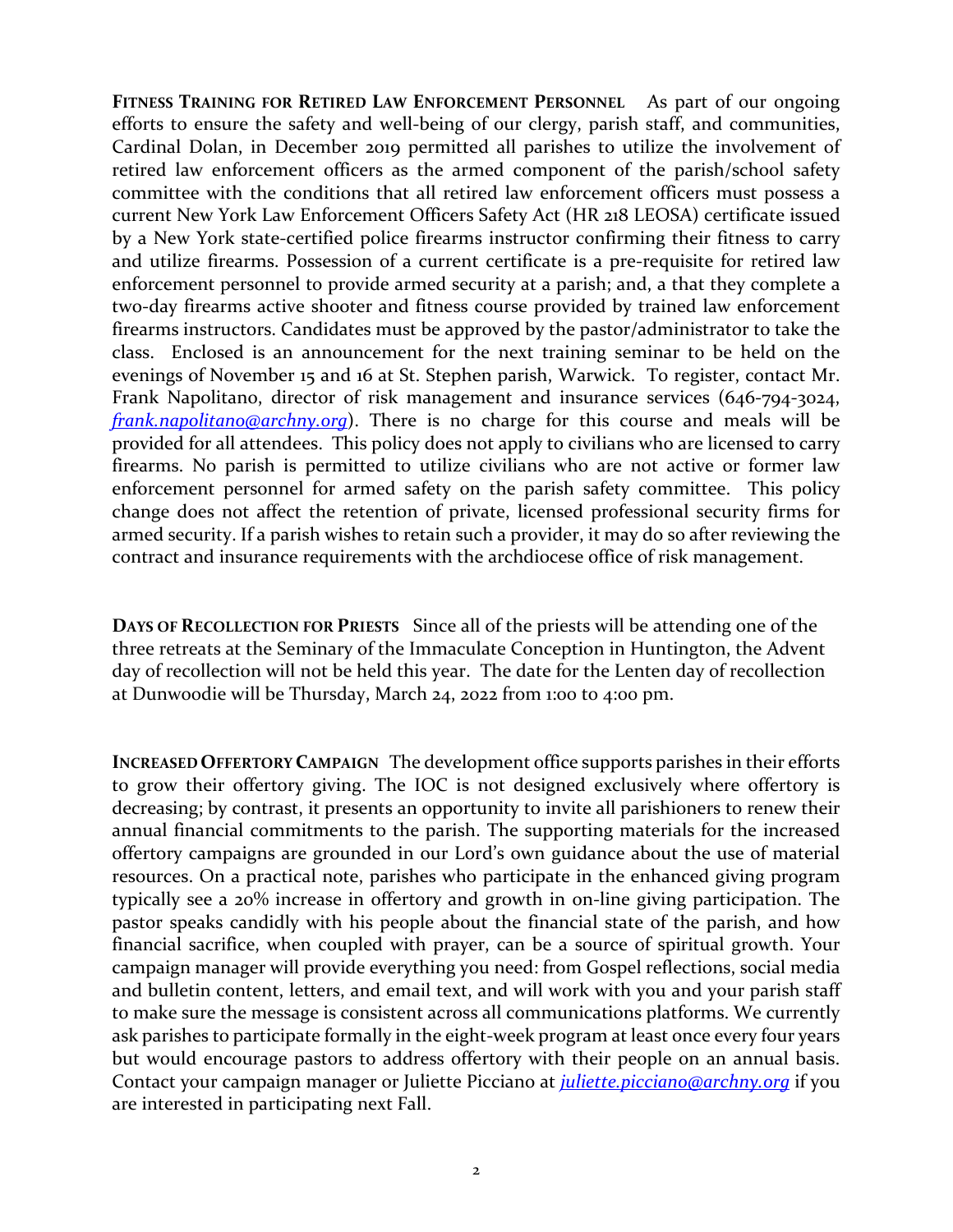**DAY FOR VOCATIONS TO THE PRIESHOOD** Mark your calendar for Saturday, March 19 from 9:00 to 1:00 for this day of prayer for vocations. It will be held again at St. Joseph's Seminary. The event is for young men interested in the Cathedral Prep program and those looking for more information regarding priesthood. See the media card in this mailing.

**THE KENEDY OFFICIAL CATHOLIC DIRECTORY (OCD)** Each pastor will receive correspondence from the OCD either by email or letter requesting updates for the 2022 edition of *The Official Catholic Directory* by the end of October through mid-November. Visit *[ocdedits.com/login](https://urldefense.proofpoint.com/v2/url?u=http-3A__ocdedits.com&d=DwMFAg&c=xRhiN2BRwJUM6w5u-Ngs3w&r=7gK8g6sco0f120JeuFO2da68fvx6UB8mPCnjjbaDrAk&m=qSJjRB-qmkdKH9hJAueIuozjyB0-MH04cmKETtbsfcE&s=1vv5MVt4eu7s3U6LTqVG7BekKy1nGGU71XA2sbFy2p0&e=)* to review and update your organization's information. If you have not received this, contact Dorothy at *[dorothy.francke@archny.org](mailto:dorothy.francke@archny.org)* or (646) 794-2908.

**OFFICE HOLIDAYS** The Catholic Center will be closed in commemoration of All Saints' Day on Monday, November 1; Veteran's Day on Thursday, November 11; and the Thanksgiving holiday on Thursday and Friday, November 28 and 29. You may always leave your message in the department's voice mailbox and it will be returned on the next business day. To reach the chancery after hours and on weekends, call Community Answering Service at 877-582-2996. Add this number as "*Chancery Emergency*" to the list of contacts in your mobile telephone.

**ARCHDIOCESAN PRIEST RETREATS** The next sessions for these essential retreats at the Seminary of the Immaculate Conception in Huntington will be held during the week of November 8 (led by Bishop Edmund Whalen) and November 29 (given by Bishop Gerardo Colacicco). To be sure you are registered, contact the office of the vicar for clergy at 646- 794-2987.

**PRESBYTERAL COUNCIL SELECTIONS** Now that the deaneries have been reorganized, it is time to think about choosing priests to fill vacancies on the presbyteral council. Terms are for three years. His Eminence has underscored the importance of this council in his administration. He expressed his hope that priests would make themselves available to serve on this senate and he urges the widest possible engagement in the selection process. He wants to be assured that the make-up of the council is truly representative. Your active participation is clearly desired. Deans are encouraged to discuss these vacancies with their constituencies.

**THE 49TH ANNUAL MARCH FOR LIFE** is scheduled for Friday, January 21, 2022 on the National Mall in Washington, DC between the Washington Monument and  $12<sup>th</sup>$  Street. The pre-rally concert will begin at 11:00 followed by the rally at noon. The march begins immediately following the rally at approximately 1:00 and ends in front of the US Supreme Court. As he has done in the past, His Eminence will offer Mass at St. Patrick Church on Tenth Street at 10:30 am before the opening rally.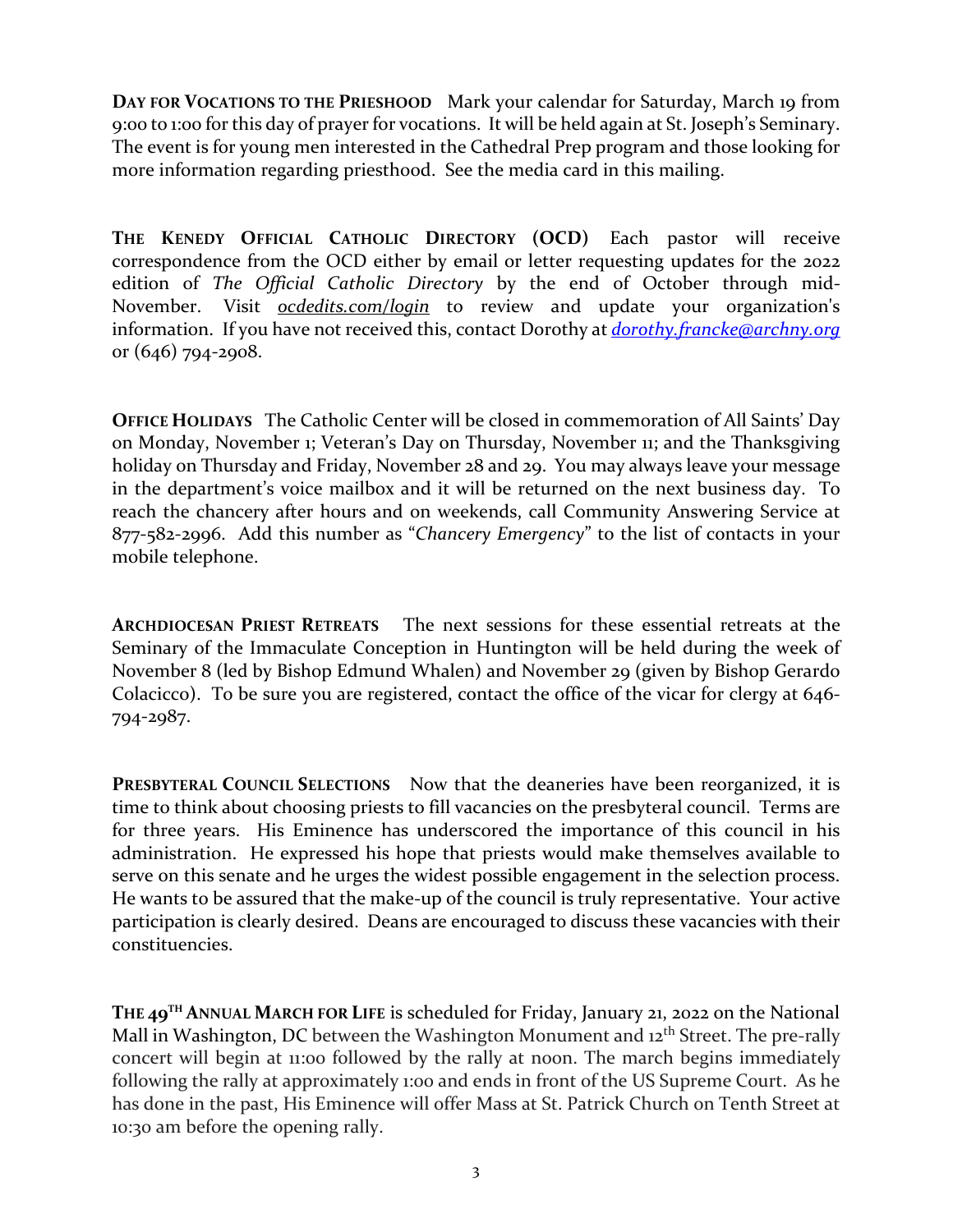**STATUS ANIMARUM** From the Latin meaning *state of souls*, this accounting is a register of people living in a parish and events related to them. Today, we refer to it as the annual sacramental report. Every year, we collect Mass attendance numbers, sacramental figures, religious education and regional or parish school enrollment, staffing and volunteer personnel data for each parish church and worship site. In view of the fact that we are still involved in the "culture of planning" throughout the archdiocese, be as accurate as you can with your report. The Mass attendance numbers will be reported for Sunday, October 17, 2021, the Twenty-Ninth Sunday of the Church Year, including the anticipated Masses on Saturday evening. For the sacramental and other data, report for the time period requested. The information that you provide is helpful for parish planning in the archdiocese and for responding to the reports that are required by the Holy See and the Episcopal conference. We will be grateful to receive your statistics by Monday, November 22, 2021. For assistance, contact Fred Scialabba at 646-794-3405 (office) or 347-387-2638 (mobile); or email *[fred.scialabba@archny.org](mailto:fred.scialabba@archny.org)*.

**SOLEMNITY OF ALL SAINTS** In 2021, the Solemnity of All Saints falls on a Monday and is not a holy day of obligation. Even though it outranks a Sunday in the table of liturgical days, the Mass of precept (obligation) takes precedence in these cases. Thus, evening Masses on Sunday, October 31 should celebrate the Thirty-First Sunday of the Church Year. The Liturgy of the Hours, however, strictly follows the liturgical ranking of days in the table. And so, Evening Prayer I of All Saints should be celebrated on Sunday evening, October 31. It is, however, permissible to celebrate Evening Prayer II of the Sunday in communal celebrations of the faithful.

**COMMEMORATION OF THE FAITHFUL DEPARTED** All Souls' Day, celebrated on November 2nd of liturgical year, is one of a few days when Catholic priests are allowed to celebrate a maximum of three Masses during a single day: one, for the faithful departed; one for the priest's intentions; and one for the intentions of the Holy Father. However, a celebrant may take a stipend for only one of the Masses. Furthermore, the timing of these Masses should respect the needs and working day of parishioners rather than celebrating the three Masses one right after the other.

**ALL SOULS' DAY MASSES AT OUR CEMETERIES** By tradition, we honor our beloved dead on November 2, with Masses celebrated at the allied cemeteries of the archdiocese: Gate of Heaven, Hawthorne, Westchester County; St. Mary, Rye Brook, Westchester County; Ascension, Airmont, Rockland County; (First) Calvary, Long Island City, Queens; Resurrection, Staten Island; and St. Ann, Kingston, Ulster County. Due to COVID-19 restrictions and small chapels at the cemeteries, we will not be offering Masses there on All Soul's Day. Nonetheless, family and friends are encouraged to visit the cemeteries to remember and pray for those whose rest in these beautiful, sacred grounds.